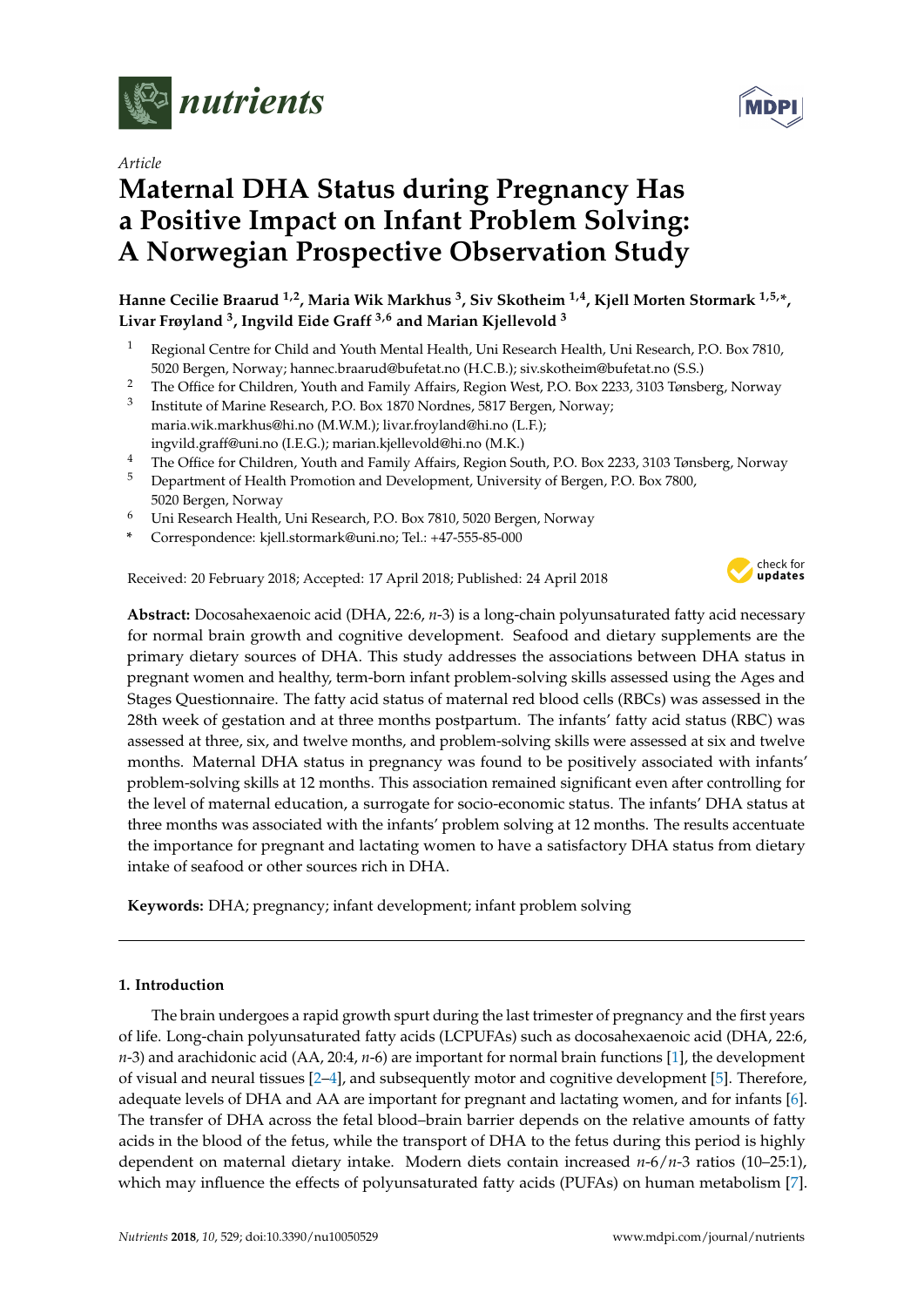Thus, while modern diets are AA adequate, obtaining adequate levels of DHA may be a challenge, as large amounts of DHA are needed for the synthesis of membrane phospholipids to complete fetal brain development and neurogenesis [\[8\]](#page-8-6).

Maternal DHA levels show an overall progressive decline during pregnancy [\[9\]](#page-8-7). Thus, unless compensated with higher intakes of seafood or other eicosapentaenoic acid (EPA)- and DHA-rich foods or supplements, stores will be depleted. In addition, we have previously shown that maternal DHA declines after birth and that postpartum levels are determined by DHA status during pregnancy [\[10\]](#page-8-8). According to the U.S. Food and Drug Administration's guidelines, pregnant women are encouraged to consume 8–12 ounces (the equivalent of approximately 226–340 g) of a variety of fish per week [\[11\]](#page-9-0), and the Norwegian Directorate of Health recommends a daily intake of 200 mg of DHA for pregnant and lactating women [\[12\]](#page-9-1).

The relationship between seafood and health has been explored in several studies. While earlier research has primarily focused on the health risks associated with contaminants present in seafood, current research also focuses on the potential health benefits from regular fish consumption [\[13,](#page-9-2)[14\]](#page-9-3). The nutritional status of EPA and DHA is higher in women consuming oily fish during pregnancy [\[15,](#page-9-4)[16\]](#page-9-5). In a large population-based study, high fish intake during pregnancy was associated with improvement in several developmental milestones at eight years of age, even though the association ceased to be significant after adjustment for potential confounding factors [\[17\]](#page-9-6). Higher fish intake has also been associated with better cognitive test performance in three-year-olds [\[18,](#page-9-7)[19\]](#page-9-8). However, the evidence of the effects of maternal fish consumption during pregnancy on infant cognitive development is not conclusive [\[20\]](#page-9-9). Supplementing infant formula with DHA specifically, or in combination with AA, has yielded positive effects on motor and cognitive development in full-term infants [\[21–](#page-9-10)[23\]](#page-9-11), and supplementing breast milk with DHA and AA yielded positive effects on infant problem-solving skills in some studies [\[24\]](#page-9-12), but not in others [\[25,](#page-9-13)[26\]](#page-9-14). Reviews of DHA supplementation trials have also concluded with mixed results. Recent reviews of trials on healthy, full-term infants found that DHA supplementation had limited effects on infant cognition [\[27\]](#page-9-15), while a meta-analysis of 38 trials, including 53 intervention arms and 5541 participants from pregnancy through infancy, demonstrated an overall significant benefit of *n*-3 PUFA supplementation on infant cognitive development, although not through childhood [\[28\]](#page-10-0).

Maternal and family characteristics, such as socio-economic status, educational level, and stimulation at home, affect both nutritional status and infant development [\[29,](#page-10-1)[30\]](#page-10-2). Thus, it is important to control for the effect of socio-economic status when studying the relationship between diet and early child development [\[31\]](#page-10-3). While an improvement in socio-economic status may be difficult to accomplish [\[32\]](#page-10-4), a change in diet during pregnancy and early infancy may be a more realistic target [\[33\]](#page-10-5).

The majority of the literature draws on intervention studies exploring the association between fatty acid supplementation (i.e., DHA, AA) and cognitive development. However, it is also important to investigate the naturally occurring associations between the fatty acid composition in red blood cells (RBCs) in pregnant women and young infants, and its associations with infant developmental status, in a population-based sample. The brain tissues of interest are generally inaccessible for fatty acid analyses in humans, and the precise DHA intake is difficult to determine. Therefore, surrogate biomarkers are important for defining DHA status [\[34\]](#page-10-6). Analysis of RBCs by gas chromatography meets the criteria for a useful, non-invasive biomarker of DHA status. Furthermore, DHA content in RBCs correlates with brain, cardiac, and other tissue levels [\[35\]](#page-10-7).

Thus, the aim of the present study was to investigate the relationship between the maternal DHA status in RBCs during pregnancy and infant DHA status in RBCs after birth, and its associations with infant problem-solving skills at 6 and 12 months postpartum.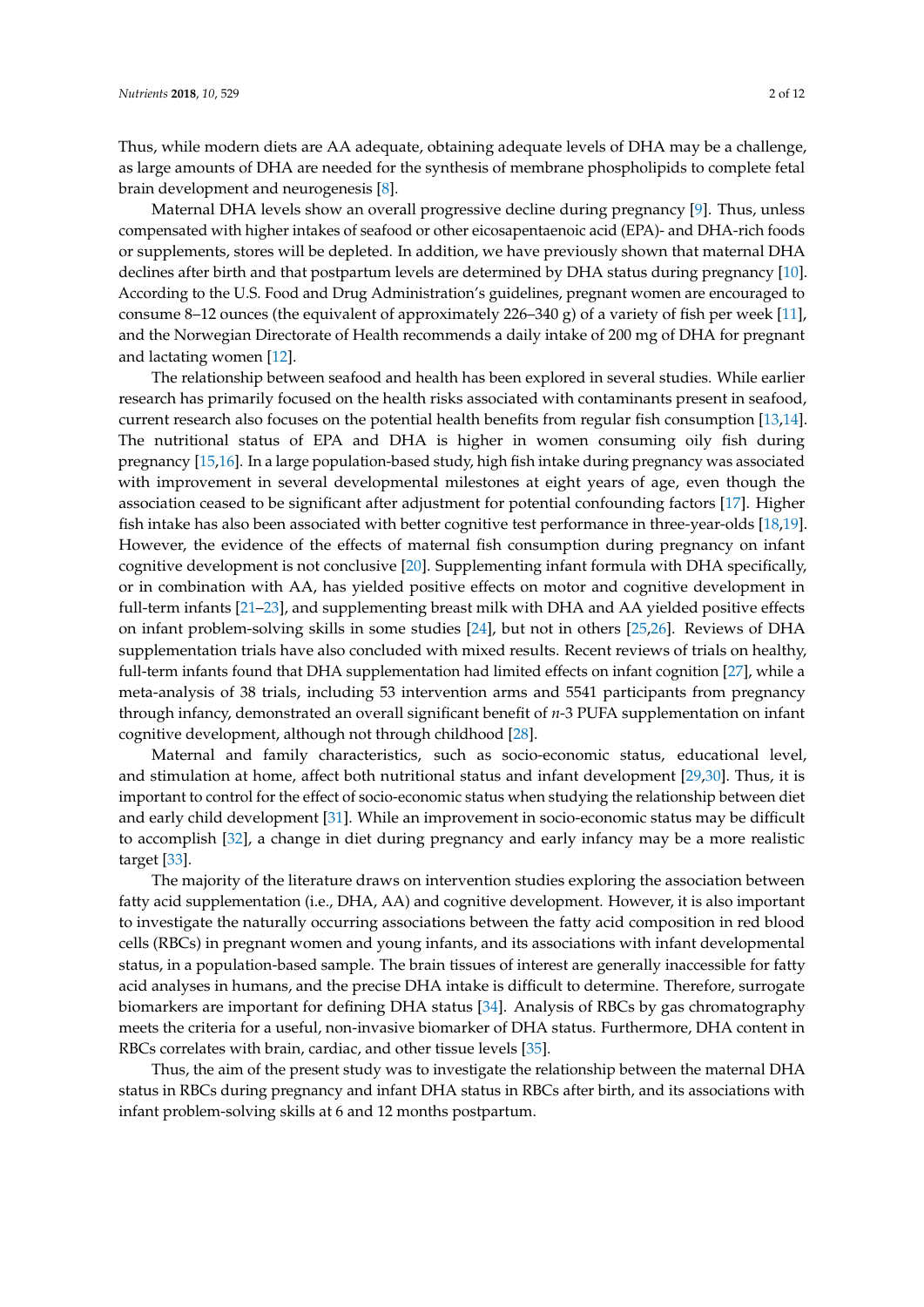#### **2. Materials and Methods**

#### *2.1. Design and Study Population*

This study drew on data from a prospective longitudinal cohort study on mental health, seafood nutrition, and infant development. The recruitment of participants took place in the Fjell municipality, a (by Norwegian standards) middle-sized municipality in Western Norway from November 2009–June 2011. One-hundred-and-twenty-six mothers gave their informed consent to take part in the study, on behalf of themselves and their infants. The study was conducted in accordance with the Helsinki Declaration of 1975 (revised in 2008). Written informed consent was obtained from all participants, who were free to withdraw from the study at any time, without reason. The Regional Committee for Medical and Health Research Ethics (REC West) Norway and The Norwegian Social Science Data Service approved the study and the consent procedures. A research biobank was established and approved for the storage of biological samples. A description of the background variables of the cohort is given in Table [1.](#page-2-0)

<span id="page-2-0"></span>

| <b>Characteristics</b>                 | Value (Min-Max)  | n  |
|----------------------------------------|------------------|----|
| Sex (% boys)                           | 52.4             | 80 |
| Gestational age (weeks)                | $39.7(37-42)$    | 72 |
| Infant birth weight (g)                | 3611 (2520-4980) | 80 |
| Infant head circumference (cm)         | $35(32-39)$      | 47 |
| Breastfed at 3 months (%)              | 67.2             | 61 |
| Duration of breastfeeding (months)     | $3.6(0-6)$       | 61 |
| Maternal age (years)                   | $31(19-42)$      | 75 |
| Mother's highest educational level (%) |                  |    |
| Nine-year primary school               | 4.0              | 3  |
| High school                            | 30.7             | 23 |
| 1–3 years College/University           | 34.7             | 26 |
| 4 or more years College/University     | 30.7             | 23 |

| <b>Table 1.</b> Sample characteristics ( $n = 82$ ). |  |  |
|------------------------------------------------------|--|--|
|------------------------------------------------------|--|--|

The women were recruited by their midwife or medical doctor in the 24th week of gestation (*n* = 71). If not targeted during pregnancy, they were recruited by their public health nurses after birth (*n* = 55). The study involved four waves of data collection: 28th gestational week, three-, six-, and twelve months postpartum (see Figure [1\)](#page-3-0). Ten infants were excluded for low birth weight (birth weight  $\leq$  2500 g) and/or premature birth (gestational week < 37).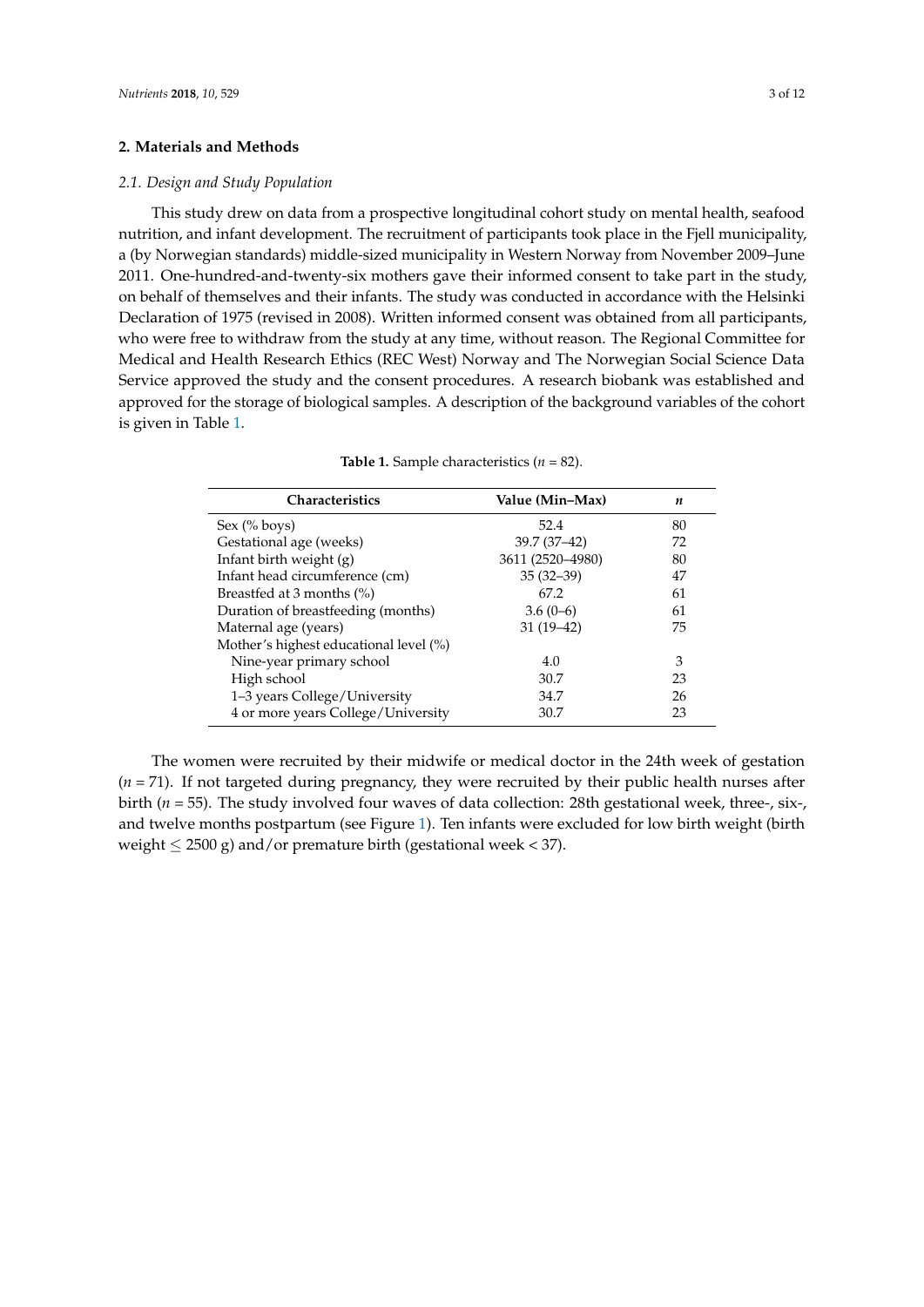<span id="page-3-0"></span>

**Figure 1.** Flowchart depicting study population and design. ASQ: Ages and Stages Questionnaire; LBW: low birth weight; RCB: red blood cell.

### *2.2. Blood Sampling and Fatty Acid Analyses*

30 min. RBCs were adequately separated to ensure a clean blood fraction. RBC samples were stored at −20 °C for 0–4 weeks prior to transportation on dry ice to a −80 °C freezer, where they were stored Venous blood from the elbow cavity was stored in an ice-water cooled, 4 mL BD Vacutainer® K2E with 7.2 mg vials for preparation of RBCs, which were centrifuged (10 min, 1000× *g*, 20 ◦C) within until analysis.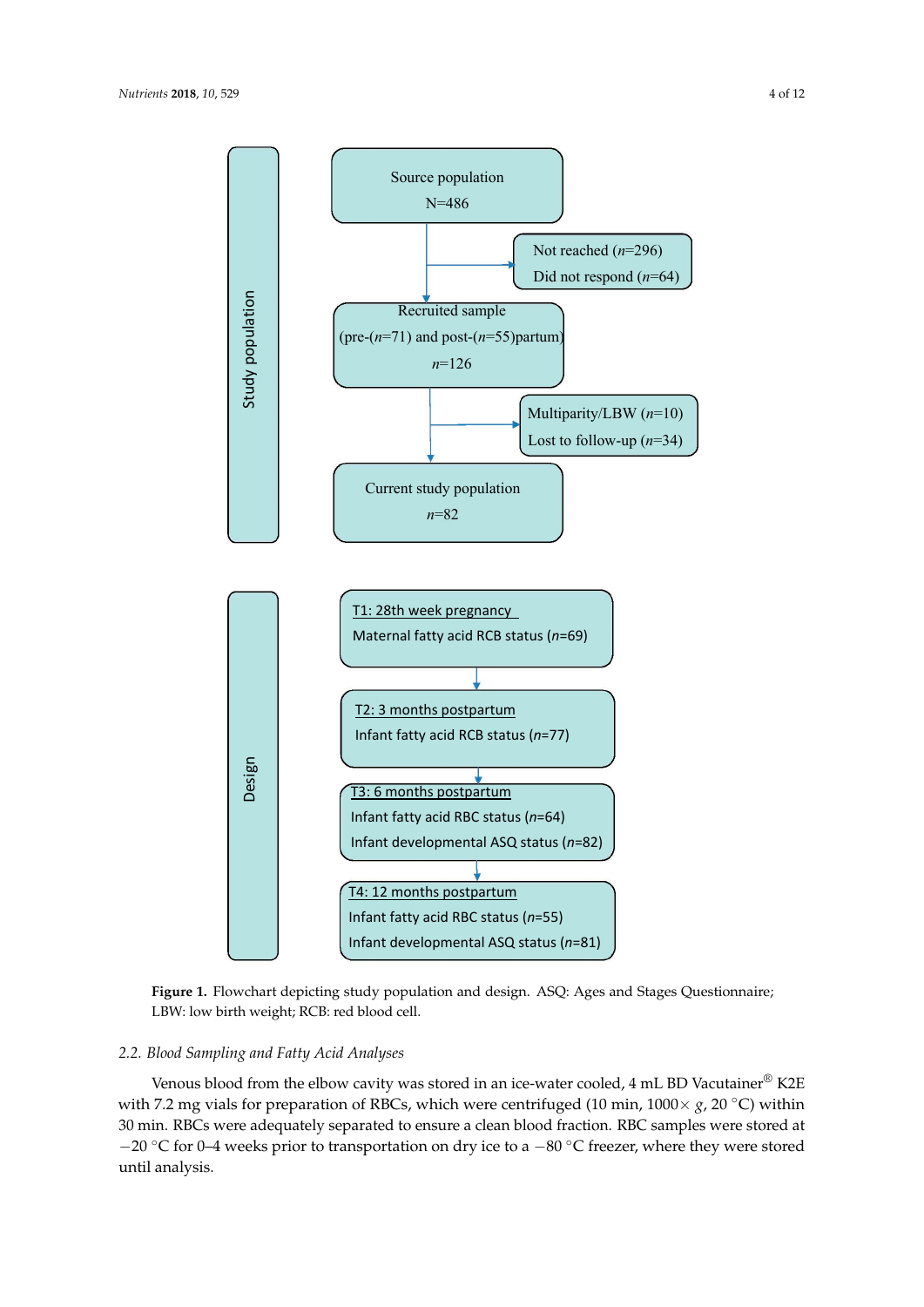The fatty acid composition of total RBCs was determined by ultrafast gas chromatography (UFGC) (Thermo Electron Corporation, Waltham, MA, USA) using a method developed by Araujo et al. [\[36\]](#page-10-8). Briefly, 50  $\mu$ L homogenized samples were mixed with boron trifluoride (BF<sub>3</sub>) and internal standard (19:0 methyl ester), followed by extraction with hexane. The fatty acid composition was calculated using a lab data program (Chromeleon 6.80, Dionex Corporation, Sunnyvale, CA, USA) connected to the UFGC, and identification was ascertained by standard mixtures of methyl esters (Nu-Chek, Waterville, MN, USA). The limit of quantification (LOQ) was 10  $\mu$ g fatty acid/g samples (wet weight, *w*/*w*). The certified reference materials (CRMs), CRM 162 (soy oil) and CRM 163 (pig fat), controlled the analytical quality of the method and systematic errors. The fatty acid composition of cooking oils was analyzed by gas liquid chromatography (GLC, Trace GC 2000, Thermo Electron Company, Beverly, MA, USA) according to a previously described method [\[19\]](#page-9-8). Total lipid content was extracted, filtered, evaporated, and saponified, and fatty acids were esterified. The methyl esters were separated using Auto-GC (Instrument-Teknikk AS, Bergen, Norway), equipped with a 50 m CP sil 88 (Varian, Courtaboeuf, France) fused silica capillary column (i.d.: 0.32 mm), using "cold on-column" injection, a temperature program (60 °C (25 °C/min) to 160 °C (25 °C/min) to 190 °C (25 °C/min) to 220 °C), and flame ionization detector. The fatty acid composition was calculated using a lab data program (Turbochrom Navigator, Version 6.1) connected to the GLC, and identification was ascertained by standard mixtures of methyl esters (Nu-Chek, Elyian, Waterville, MN, USA). Nonadecanoic acid (19:0) methyl ester was used as internal standard. The LOQ was 10  $\mu$ g fatty acid/g sample (wet weight, *w*/*w*). The results are expressed as absolute and relative amounts. The *n*-3 index was calculated as the content of the EPA and DHA in the RBC membrane, expressed as percentage of total fatty acids [\[35\]](#page-10-7).

#### *2.3. Infant Developmental Status*

Infant developmental status was assessed with the Ages and Stages Questionnaire (ASQ) (2nd edition) [\[37\]](#page-10-9). The ASQ is a parent-completed screening instrument that consists of 19 age-related questionnaires from 4–60 months of age [\[38\]](#page-10-10). Each questionnaire consists of five developmental domains (communication; gross motor; fine motor; problem solving; and personal-social) with six questions in each domain. Each domain gives a score from 0 to 60, where a higher score reflects higher developmental skills. Adding together the domain scores gives a total ASQ score from 0 to 300. The parents were asked to describe their child with the possible responses: yes, sometimes, or not yet [\[39\]](#page-10-11). The ASQ was translated into Norwegian and validated with Norwegian infants [\[40,](#page-10-12)[41\]](#page-10-13). The parent(s) completed the assessment when the infants were both 6 and 12 months old. Because earlier studies have found associations between DHA and problem-solving skills or cognitive development [\[21–](#page-9-10)[24\]](#page-9-12), only the problem-solving domain was used in the present study.

#### *2.4. Covariates*

We obtained maternal self-reports on age and educational level via a questionnaire designed for the project in the 28th week of gestation and at 3 months postpartum. Length of maternal education was used as a surrogate for socio-economic status in this study, as previous studies have shown that parental education levels are directly associated with child outcomes [\[42\]](#page-10-14). Norway is an affluent and egalitarian society when it comes to income distribution. This is why educational level rather than a composite SES measure was used to index socio-economic status (SES) in this study. This approach is also in accordance with the recommendations in the literature [\[43\]](#page-10-15).

At 3, 6 and 12 months postpartum, the investigator asked the mothers about breastfeeding, in order to determine how long infants had been breastfed.

#### *2.5. Statistical Analyses*

Differences between the participants recruited pre- and postpartum were investigated with an independent sample *t*-test, in order to investigate if there were any systematic differences between the two samples with respect to the mothers' DHA status at 3 months postpartum and the infants' DHA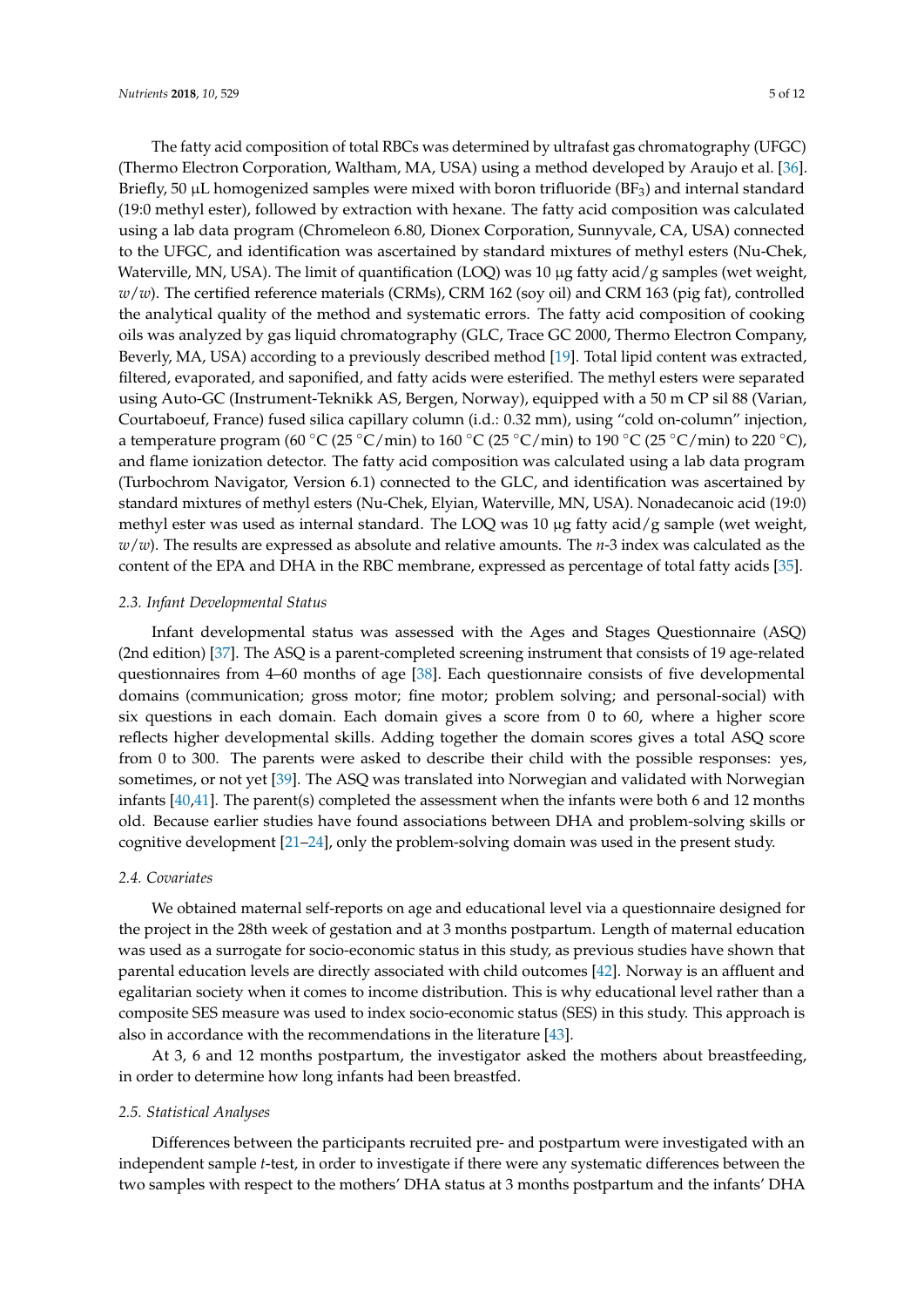status at 3, 6, and 12 months postpartum. Normality of the variables was calculated with Shapiro–Wilk statistics. Means (SD) were calculated for the normally distributed variables and median (range) were calculated for the not normally distributed variables.

Correlations between the mothers' DHA status in pregnancy and the infants' DHA status at 3, 6, and 12 months were analyzed using Pearson's *r*, as these associations were found to be linear. However, as the associations between maternal or infant DHA status and infant developmental score appeared to be non-linear, or monotonic rather than linear, the non-parametric Spearman rank correlation was used to analyze these relationships, using the Spearman rank order concurrently at each age point and as lagged correlations across age levels.

The variables analyzed in this study were both continuous and categorical. Educational level was treated as a categorical variable while maternal age and length of breastfeeding were treated as continuous variables. In order to analyze the relationship between maternal characteristics (i.e., educational level and age), infant nutrition (i.e., months of breastfeeding), DHA status at 3, 6, and 12 months, and infants' problem-solving scores at 6 and 12 months, Spearman rank order correlations were calculated. Analysis of variance was performed to assess the associations between fatty acid on infant developmental status after controlling for covariates. All statistical analyses were carried out with the use of Statistical Package for the Social Sciences (IMB® SPSS® Statistics 23, IBM Corporation, Armonk, NY, USA).

#### **3. Results**

#### *3.1. Fatty Acid Composition in RBC*

Descriptive data of fatty acid composition of RBCs ( $\mu$ g/g RBC and %) in pregnant women in third trimester and infants at 3, 6, and 12 months of age are shown in Table [2.](#page-5-0)

<span id="page-5-0"></span>**Table 2.** Fatty acid composition of red blood cells ( $\mu$ g/g and %) in pregnant women in the beginning of the third trimester and infants at 3, 6, and 12 months of age.

|                   | Pregnancy<br>$(n = 32)$<br>Mean (SD) |          | <b>Infants 3 Months</b><br>$(n = 60)$ |          | <b>Infants 6 Months</b><br>$(n = 53)$ |          | <b>Infants 12 Months</b><br>$(n = 47)$ |          |
|-------------------|--------------------------------------|----------|---------------------------------------|----------|---------------------------------------|----------|----------------------------------------|----------|
|                   |                                      |          |                                       |          |                                       |          |                                        |          |
|                   |                                      |          | Mean (SD)                             |          | Mean (SD)                             |          | Mean (SD)                              |          |
|                   | $\mu$ g/g                            | $\%$     | $\mu$ g/g                             | $\%$     | $\mu$ g/g                             | $\%$     | $\mu$ g/g                              | $\%$     |
| <b>Total SAFA</b> | 1103 (107)                           | 39(2)    | 1160 (140)                            | 40(2)    | 1093 (134)                            | 38(2)    | 931 (80)                               | 37(3)    |
| <b>Total MUFA</b> | 526 (105)                            | 18(2)    | 565 (156)                             | 19(3)    | 504 (82)                              | 18(2)    | 492 (90)                               | 19(2)    |
| <b>Total PUFA</b> | 1107 (136)                           | 39(3)    | 1082 (115)                            | 38(2)    | 1134 (125)                            | 40(3)    | 1013 (126)                             | 40(3)    |
| Total n-6 PUFA    | 816 (123)                            | 29(2)    | 825 (102)                             | 29(2)    | 801 (118)                             | 28(3)    | 739 (114)                              | 29(3)    |
| Total n-3 PUFA    | 291(61)                              | 10(2)    | 258(61)                               | 9(2)     | 332(53)                               | 12(2)    | 273(45)                                | 11(2)    |
| 18:2 $n-6$ (LA)   | 374 (93)                             | 13(2)    | 332 (80)                              | 11(2)    | 335(54)                               | 12(2)    | 319 (76)                               | 13(2)    |
| 18:3 $n-3$ (ALA)  | 284 (70)                             | 0.3(0.1) | 6(3)                                  | 0.1(0.1) | 6(2)                                  | 0.2(0.1) | 7(5)                                   | 0.3(0.2) |
| 20:4 $n-6$ (AA)   | 319 (49)                             | 11(2)    | 372 (51)                              | 13(2)    | 348 (54)                              | 12(1)    | 290 (48)                               | 12(2)    |
| 20:5 $n-3$ (EPA)  | 25(17)                               | 0.9(0.6) | 16(15)                                | 0.6(0.5) | 18(16)                                | 0.7(0.6) | 13(12)                                 | 0.6(0.5) |
| 22:5 $n-3$ (DPA)  | 53(13)                               | 1.9(0.5) | 43(12)                                | 1.5(0.5) | 52(10)                                | 1.5(0.4) | 38(9)                                  | 1.5(0.4) |
| 22:6 $n-3$ (DHA)  | 168 (37)                             | 6(1)     | 182 (36)                              | 6(1)     | 218 (40)                              | 8(1)     | 160(30)                                | 6(1)     |
| $n-3$ index % $*$ |                                      | 6.8(1.9) |                                       | 6.9(1.6) |                                       | 8.3(1.7) |                                        | 7.0(1.7) |

Note: \* Sum %EPA + %DHA (% of sum of total fatty acids). SAFA: saturated fatty acids; MUFA: monounsaturated fatty acids; PUFA: polyunsaturated fatty acids; LA: linoleic acid; ALA: alpha-linolenic acid; AA: arachidonic acid; EPA: eicosapentaenoic acid; DPA: docosapentaenoic acid; DHA: docosahexaenoic acid.

#### *3.2. Associations between Maternal and Infant Fatty Acids*

The mothers' DHA status ( $\mu$ g/g RBC) in pregnancy was positively correlated with the infants' DHA status ( $\mu$ g/g RBC) at three ( $r = 0.42$ ,  $p < 0.05$ ), but not at six or twelve months of age. There were also significant positive correlations between the infants' DHA status ( $\mu$ g/g RBC) at three and six months ( $r = 0.47$ ,  $p < 0.01$ ) of age, while the infants' 12-month DHA level was not correlated with the infants' DHA status at either three or six months of age. There were no differences between the groups recruited pre- and post-natally, in either the mothers' or the infants' fatty acids status (data not shown).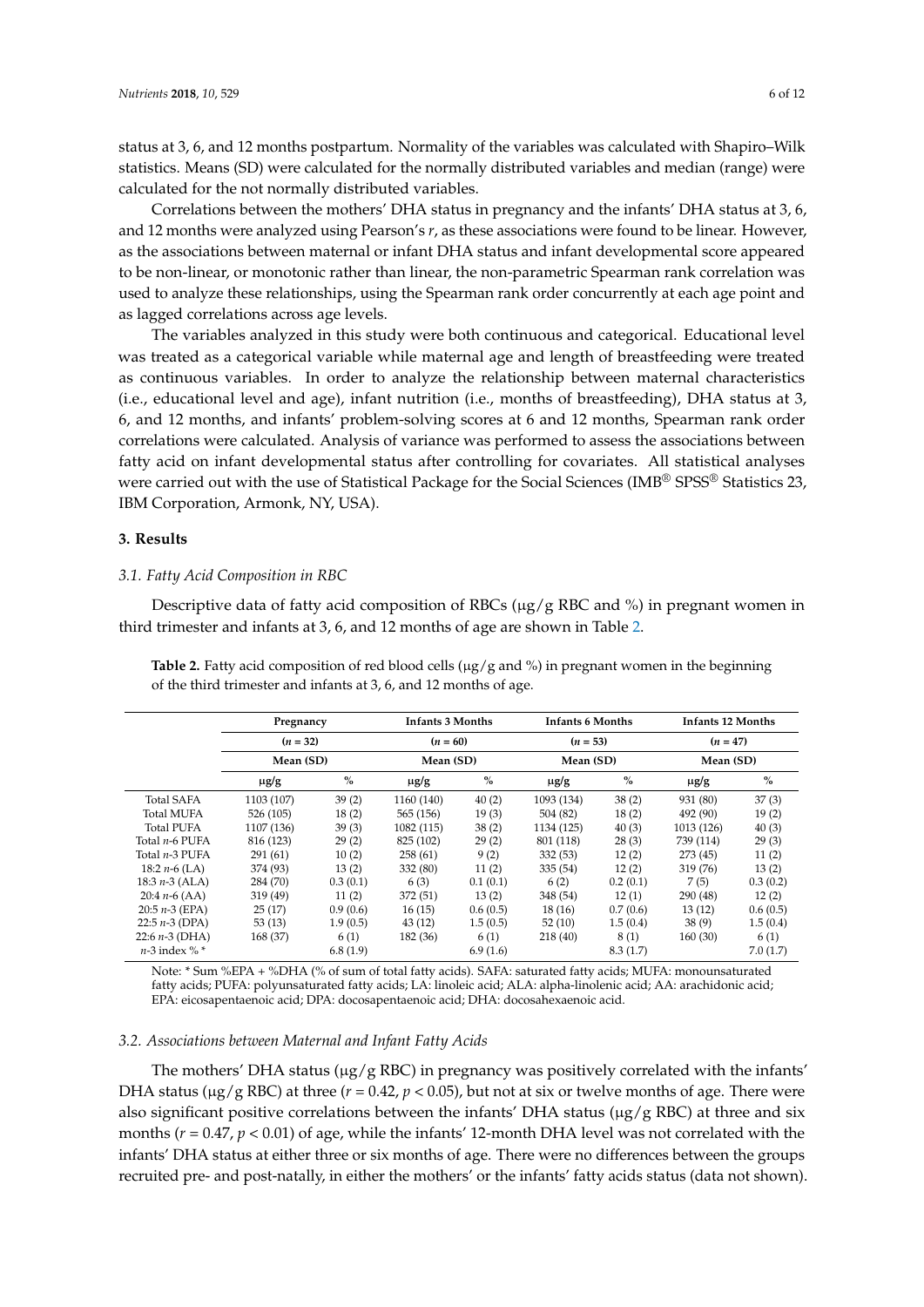# 3.3. Associations between DHA Status and Problem Solving Scores

Infant problem-solving scores at 12 months were significantly correlated with both maternal pre-partum ( $r = 0.58$ ,  $n = 31$ ,  $p < 0.001$ , see Figure [2\)](#page-6-0) and infant three-month ( $r = 0.26$ ,  $n = 60$ ,  $p < 0.05$ ), but not six- or twelve-month DHA levels. There was a tendency towards a concurrent positive correlation between infant DHA status ( $\mu$ g/g RBC) and problem-solving scores at six months, but not significantly ( $r = 0.25$ ,  $n = 57$ ,  $p = 0.08$ ). There were no other significant correlations between DHA status and other ASQ domains, including the total ASQ score.

There was a significant positive correlation between the mothers' educational level and the infants' problem-solving score ( $r = 0.35$ ,  $n = 72$ ,  $p < 0.01$ ) at 12 months, and between the mothers' age and the infants' problem solving  $(r = 0.28, n = 75, p < 0.05)$  at 6 months. There was also a significant positive correlation between the mothers' age and the infants' DHA status at 6 months ( $r$ = 0.29,  $p$  < 0.05), and a  ${\rm significant}$  positive correlation between the mothers' educational level and the infants'  ${\rm DHA}$  status at 3 months ( $r$  = 0.31,  $p$  < 0.05). Thus, the mothers' education level was treated as a potential confounder in the further analyses. Analysis of variance where the mothers' educational level was treated as potential confounder showed that mothers' DHA status ( $\mu$ g/g RBC) in pregnancy was associated with infant problem solving at 12 months ( $p = 0.012$ ). There was also a borderline significant difference in estimated marginal mean problem-solving scores between infants of mothers with the highest educational level (*M* = 49.67) compared to infants of mothers with the second lowest educational level *(p* = 0.051) (Table [3\)](#page-6-1). The model explained 30% (adjusted R square = 0.23) of the variance. as problem solving  $(r = 0.26, n = 76, p \times 0.05)$  at 6 months. There was also a significant  $P_0$ .  $s_{\text{o}}(1)$  (table *s*). The model

<span id="page-6-0"></span>

**Figure 2.** The correlation with 95% confidence interval between maternal red blood cell DHA status **Figure 2.** The correlation with 95% confidence interval between maternal red blood cell DHA status in in pregnancy and infant problem-solving skills at 12 months. DHA: docosahexaenoic acid. pregnancy and infant problem-solving skills at 12 months. DHA: docosahexaenoic acid.

<span id="page-6-1"></span>

| Table 3. Association between DHA status in pregnancy, mothers' educational level, and infant problem |  |
|------------------------------------------------------------------------------------------------------|--|
| solving at 12 months.                                                                                |  |

| ASQ Problem Solving 95% Confidence Interval (CI) |          |                    |             |       |
|--------------------------------------------------|----------|--------------------|-------------|-------|
|                                                  | Coeff.   | <b>Lower Bound</b> | Upper Bound |       |
| DHA ( $\mu$ g/g RBC) in pregnancy                | 5.68 $a$ | 1.32               | 10.08       | 0.012 |
| Nine-year                                        | $-9.94$  | $-19.95$           | 0.07        | 0.051 |
| High school                                      | $-4.46$  | $-14.48$           | 5.36        | 0.36  |
| 1–3 year of college/university                   | n b      |                    |             |       |

Note: <sup>a</sup> Increase in ASQ after increasing DHA ( $\mu$ g/g RBC) with 40 (equivalent with standard deviation). <sup>b</sup> Set to zero because parameter is redundant. ASQ: Ages and Stages Questionnaire; RBC: red blood cell.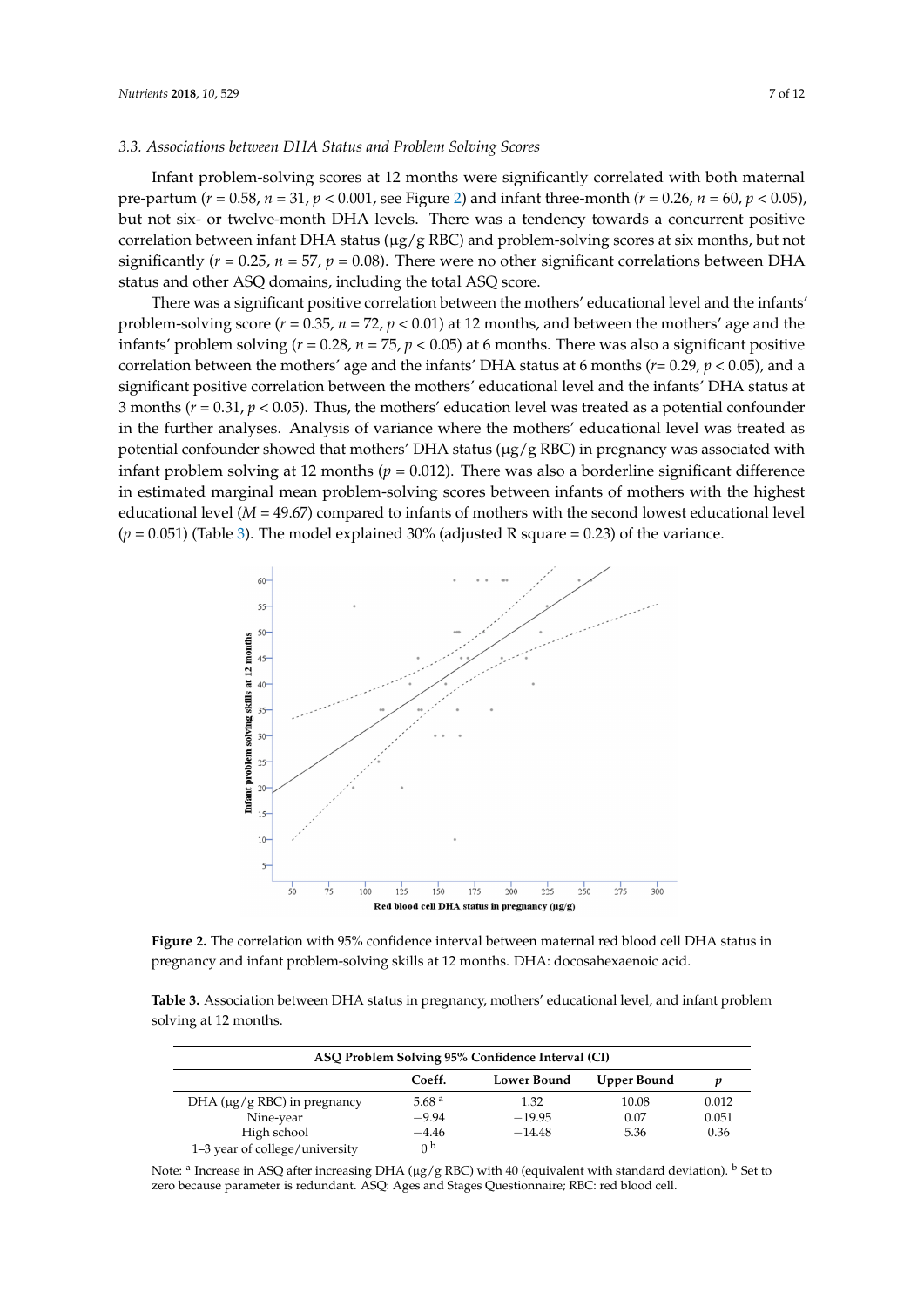#### **4. Discussion**

The main finding in this study is that maternal DHA status in pregnancy was positively correlated with infants' DHA status at three months and infants' problem-solving skills at 12 months. Maternal DHA status during pregnancy had the strongest association with infant problem-solving skills at 12 months, and the association was even stronger after controlling for level of maternal education.

The associations between maternal DHA status and infant development found in this study are in line with the results from other studies [\[21](#page-9-10)[,44–](#page-10-16)[46\]](#page-10-17), although Jasani et al. [\[27\]](#page-9-15) found that most studies on LCPUFA supplementation in healthy, full-term infants had limited impact on infant cognitive development. Thus, our results accentuate the importance of DHA during brain development in pregnancy.

The present study indicates that the fatty acid composition of the membrane in circulating RBCs during pregnancy is associated with later problem-solving skills. This could be explained by the biological role and rapid accretion of DHA in the human brain during the third trimester and the early postnatal period, a time when the rate of brain growth is maximal [\[1\]](#page-8-0). From a developmental perspective, adequate and balanced DHA status in early infancy may benefit the maturation of specific developmental domains that are manifested later in infancy and childhood [\[44\]](#page-10-16). Regions of the prefrontal cortex are associated with problem-solving skills [\[47\]](#page-10-18), and the underlying mechanism for problem solving could represent faster information processing or better attention regulation [\[4\]](#page-8-2). In addition, since different parts of the brain have different contents of fatty acids [\[1\]](#page-8-0) and mature at different time courses [\[48\]](#page-10-19), we can probably not expect to find a significant association between DHA and problem solving at both 6 and 12 months. The prefrontal cortex involves structures that mature late, and assessment at 12 months may be a more relevant time point to measure problem-solving skills. Therefore, this could explain why the strongest association in this study was between maternal DHA status in pregnancy and infant problem-solving skills at 12 months. In a randomized controlled trial infants who received an LCPUFA-supplemented formula had significantly better problem-solving skills at 10 months than infants who received the no-LCPUFA formula [\[23\]](#page-9-11).

Parental stimulation and infant home environment were found to interact and determine part of infants' developmental outcome [\[44\]](#page-10-16). The present study found that the mothers' educational level was positively associated with both the infants' DHA status at three months and problem-solving skills at 12 months. When we controlled for educational level, the mothers' DHA status in pregnancy still had a strong and significant association with the infants' problem solving at 12 months. The results support European Food Safety Authority (EFSA)'s recommended daily intake of 200 mg of DHA for pregnant women. It also fits well with the latest suggested advice from the U.S. Food and Drug Administration [\[11\]](#page-9-0) and the Norwegian Directorate of Health [\[12\]](#page-9-1), who recommend seafood intake corresponding to 2–3 dinner meals weekly for all age groups, including pregnant women. Nevertheless, seafood intake among young Norwegian women is low compared to the recommendations [\[33,](#page-10-5)[49\]](#page-10-20). In a recent study, using the same cohort of women as in the present study, we found that the median intake of seafood was lower than recommended [\[10\]](#page-8-8).

The outcomes measured in this study were based on assessments from one instrument only, using parent reports of infant behavior. It could be argued that parents may be biased in judging their own children, which would influence the findings. Thus, the results and their implications should be interpreted with caution. On the other hand, the ASQ has been found to yield accurate developmental information about the child when parents were asked to make judgments about current, observable infant behaviors [\[37\]](#page-10-9). There also seems to be a ceiling effect of the ASQ, with less variance among those mothers with highest DHA status in pregnancy, as depicted in Figure [2.](#page-6-0) Even if the ASQ is a screening instrument, Klamer et al. [\[50\]](#page-11-0) reported that the ASQ is related to measures of general developmental abilities in preschool children, and that it involves information processing abilities similar to skills measured in older children [\[51\]](#page-11-1). Another limitation is the low sample size. The current study population of 82 is only 17% of the source population, with even smaller sample sizes available for the lagged correlations across age levels. This is a limitation, even though we used non-parametric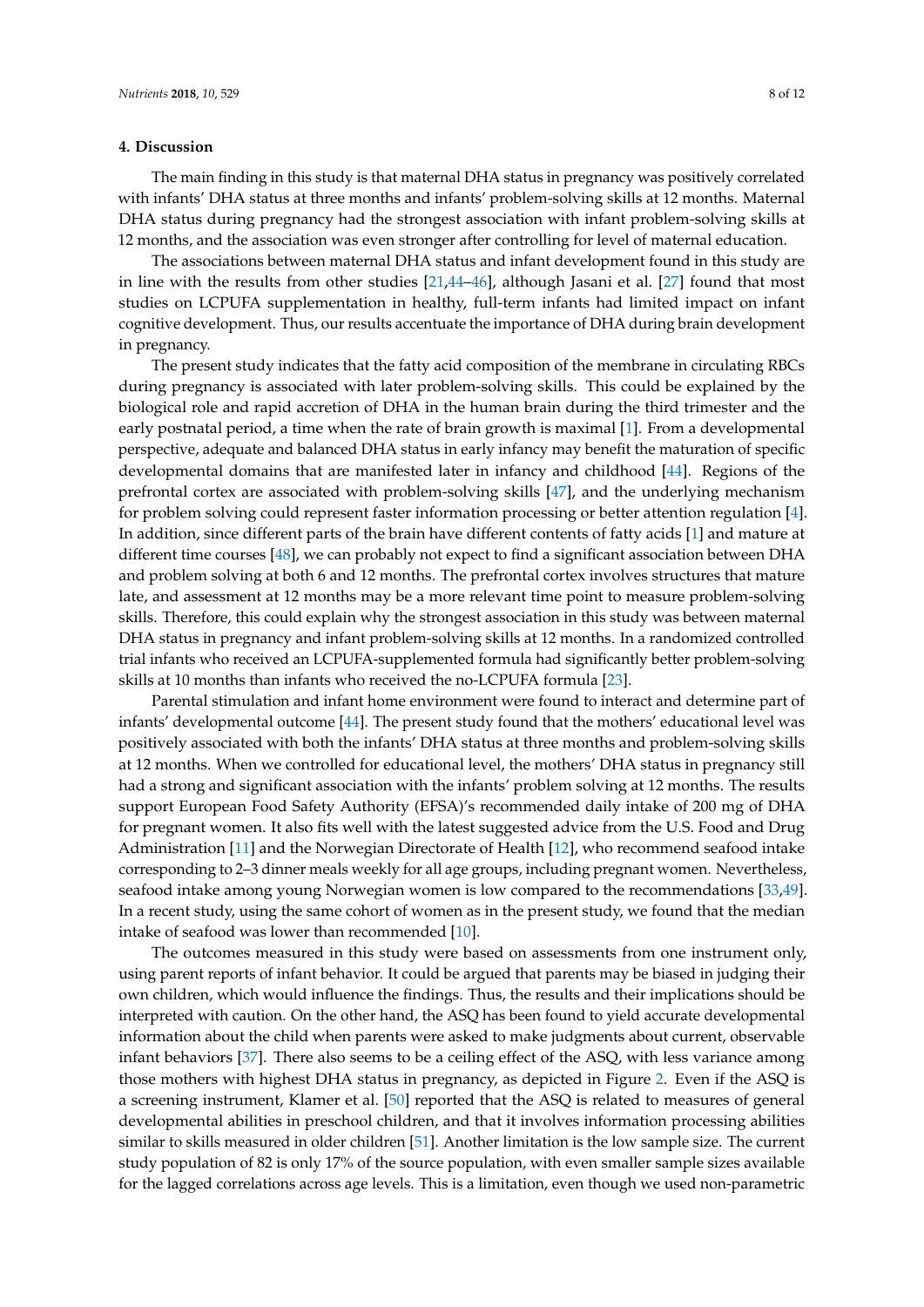methods to analyze these associations, and that we have previously shown that the DHA status for the mothers and infants that entered the study at three months postpartum did not differ significantly from those that entered the study during pregnancy [\[33\]](#page-10-5).

# **5. Conclusions**

These findings suggest that maternal DHA status in pregnancy is associated with infant problem solving at 12 months. Since higher problem-solving scores in infancy are related to higher childhood IQ scores, this study underlines the importance of adequate maternal DHA status prior to the growth spurt of infant brains in the last trimester of pregnancy. In order to ensure their infants' as well as their own DHA status, pregnant and lactating women should have a satisfactory dietary intake of seafood or other sources of DHA. Future research needs prospective observational studies with larger samples or randomized-controlled studies to verify the benefits from DHA in pregnant mothers and young infants in relation to infant developmental status.

**Author Contributions:** H.C.B., K.M.S., L.F., I.E.G., and M.K. designed the research; M.W.M. and S.S. conducted the research; H.C.B. analyzed data from the Ages and Stages Questionnaire, M.W.M. analyzed the biological data and H.C.B. performed the statistical analyses; H.C.B. and M.W.M. had primarily responsibility for writing the paper. All authors contributed to, read and approved the final manuscript.

**Acknowledgments:** We are grateful to the women of Fjell and their children who gave their time to take part in this study. Also, a special thanks to the health care workers who was involved in recruiting and blood sampling of the participants in this study, and a great thanks to Valborg Baste for statistical support. The technical staff at the Institute of Marine Research is highly acknowledged for their analytical skills and for carrying out the fatty acid analysis.

**Conflicts of Interest:** The authors declare no conflict of interest.

# **References**

- <span id="page-8-0"></span>1. Wainwright, P.E. Dietary essential fatty acids and brain function: A developmental perspective on mechanisms. *Proc. Nutr. Soc.* **2002**, *61*, 61–69. [\[CrossRef\]](http://dx.doi.org/10.1079/PNS2001130) [\[PubMed\]](http://www.ncbi.nlm.nih.gov/pubmed/12002796)
- <span id="page-8-1"></span>2. Koletzko, B. Lipid supply and metabolism in infancy. *Curr. Opin. Clin. Nutr. Metab. Care* **1998**, *1*, 171–177. [\[CrossRef\]](http://dx.doi.org/10.1097/00075197-199803000-00005) [\[PubMed\]](http://www.ncbi.nlm.nih.gov/pubmed/10565344)
- 3. Lauritzen, L.; Hansen, H.S.; Jørgensen, M.H.; Michaelsen, K.F. The essentiality of long chain *n*-3 fatty acids in relation to development and function of the brain and retina. *Prog. Lipid Res.* **2001**, *40*, 1–94. [\[CrossRef\]](http://dx.doi.org/10.1016/S0163-7827(00)00017-5)
- <span id="page-8-2"></span>4. Willatts, P.; Forsyth, J.S. The role of long-chain polyunsaturated fatty acids in infant cognitive development. *Prostaglandins Leuk. Essent. Fat. Acids* **2000**, *63*, 95–100. [\[CrossRef\]](http://dx.doi.org/10.1054/plef.2000.0198) [\[PubMed\]](http://www.ncbi.nlm.nih.gov/pubmed/10970720)
- <span id="page-8-3"></span>5. Julvez, J.; Mendez, M.; Fernandez-Barres, S.; Romaguera, D.; Vioque, J.; Llop, S.; Ibarluzea, J.; Guxens, M.; Avella-Garcia, C.; Tardon, A.; et al. Maternal consumption of seafood in pregnancy and child neuropsychological development: A longitudinal study based on a population with high consumption levels. *Am. J. Epidemiol.* **2016**, *183*, 169–182. [\[CrossRef\]](http://dx.doi.org/10.1093/aje/kwv195) [\[PubMed\]](http://www.ncbi.nlm.nih.gov/pubmed/26740026)
- <span id="page-8-4"></span>6. Brooks, S.; Mitchell, A.; Steffenson, N. Mothers, infants, and DHA: Implications for nursing practice. *Am. J. Matern./Child Nurs.* **2000**, *25*, 71–75. [\[CrossRef\]](http://dx.doi.org/10.1097/00005721-200003000-00005)
- <span id="page-8-5"></span>7. Simopoulos, A.P. Evolutionary aspects of diet, the omega-6/omega-3 ratio and genetic variation: Nutritional implications for chronic diseases. *Biomed. Pharmacother.* **2006**, *60*, 502–507. [\[CrossRef\]](http://dx.doi.org/10.1016/j.biopha.2006.07.080) [\[PubMed\]](http://www.ncbi.nlm.nih.gov/pubmed/17045449)
- <span id="page-8-6"></span>8. Van Elst, K.; Bruining, H.; Birtoli, B.; Terreaux, C.; Buitelaar, J.K.; Kas, M.J. Food for thought: Dietary changes in essential fatty acid ratios and the increase in autism spectrum disorders. *Neurosci. Biobehav. Rev.* **2014**, *45*, 369–378. [\[CrossRef\]](http://dx.doi.org/10.1016/j.neubiorev.2014.07.004) [\[PubMed\]](http://www.ncbi.nlm.nih.gov/pubmed/25025657)
- <span id="page-8-7"></span>9. Hornstra, G.; Al, M.D.M.; Vonhouwelingen, A.C.; Foremanvandrongelen, M. Essential fatty-acids in pregnancy and early human-development. *Eur. J. Obstet. Gyn. Reprod. Biol.* **1995**, *61*, 57–62. [\[CrossRef\]](http://dx.doi.org/10.1016/0028-2243(95)02153-J)
- <span id="page-8-8"></span>10. Markhus, M.W.; Rasinger, J.D.; Malde, M.K.; Froyland, L.; Skotheim, S.; Braarud, H.C.; Stormark, K.M.; Graff, I.E. Docosahexaenoic acid status in pregnancy determines the maternal docosahexaenoic acid status 3-, 6-and 12 months postpartum. Results from a longitudinal observational study. *PLoS ONE* **2015**, *10*, e0136409. [\[CrossRef\]](http://dx.doi.org/10.1371/journal.pone.0136409) [\[PubMed\]](http://www.ncbi.nlm.nih.gov/pubmed/26331947)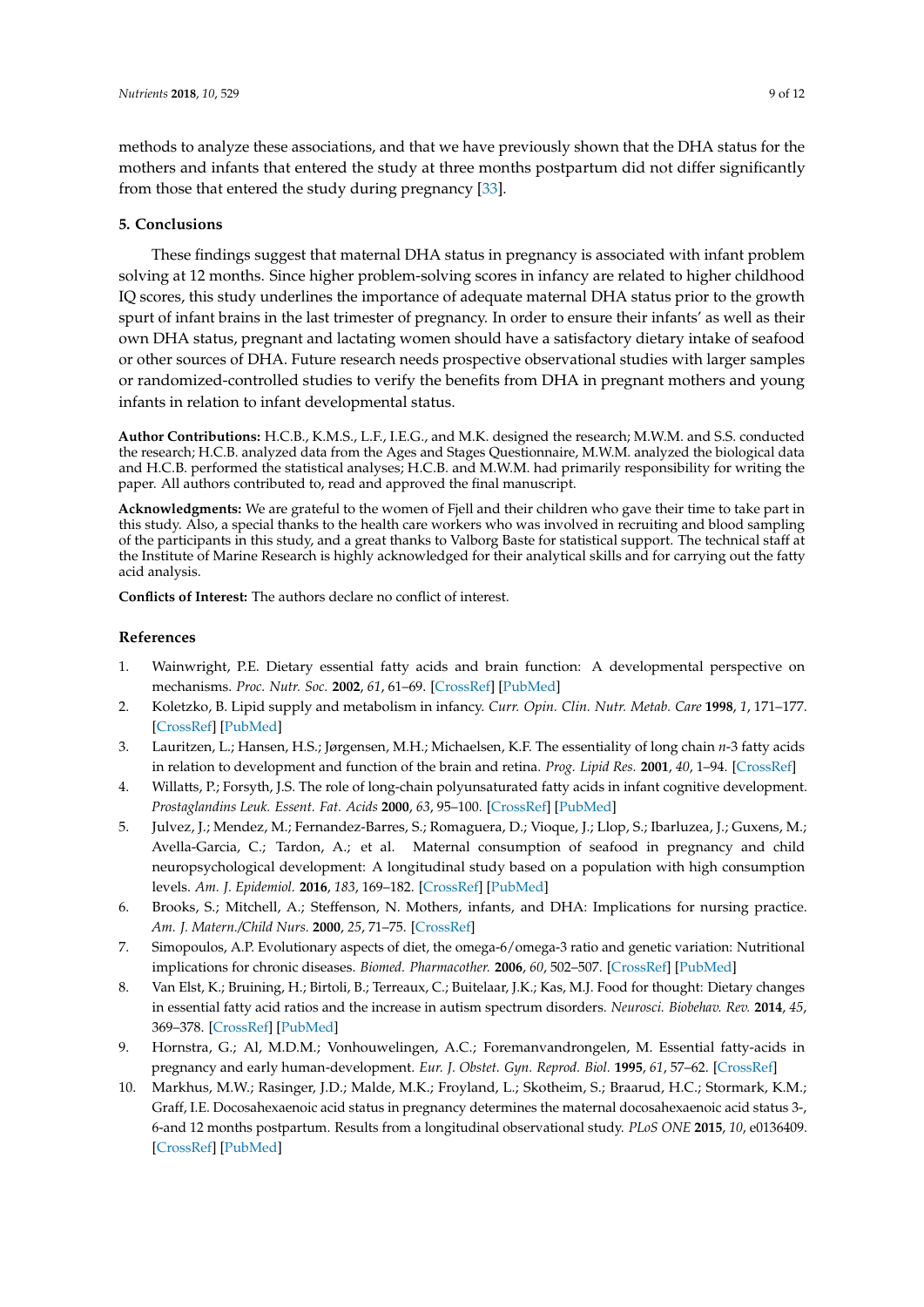- <span id="page-9-0"></span>11. FDA. *Fish: What Pregnant Women and Parents Should Know*, June 2014 ed.; U.S. Food and Drug Administration, 2017. Available online: <https://www.epa.gov/fish-tech/2017-epa-fda-advice-about-eating-fish-and-shellfish> (accessed on 22 March 2018).
- <span id="page-9-1"></span>12. Norwegian Directorate of Health. *Recommendation of Food, Nutrition and Physical Activity*, 04.03.2014 ed.; Norwegian Directorate of Health, 2014. Available online: <www.helsedirektoratet.no> (accessed on 13 February 2018).
- <span id="page-9-2"></span>13. Daniels, J.L.; Longnecker, M.P.; Rowland, A.S.; Golding, J.; ALSPAC Study Team. Fish intake during pregnancy and early cognitive development of offspring. *Epidemiology* **2004**, *15*, 394–402. [\[CrossRef\]](http://dx.doi.org/10.1097/01.ede.0000129514.46451.ce) [\[PubMed\]](http://www.ncbi.nlm.nih.gov/pubmed/15232398)
- <span id="page-9-3"></span>14. EFSA NDA Panel. Scientific opinion on health benefits of seafood (fish and shellfish) consumption in relation to health risks associated with exposure to methylmercury. *EFSA J.* **2014**, *12*, 88.
- <span id="page-9-4"></span>15. Markhus, M.W.; Graff, I.E.; Dahl, L.; Seldal, C.F.; Skotheim, S.; Braarud, H.C.; Stormark, K.M.; Malde, M.K. Establishment of a seafood index to assess the seafood consumption in pregnant women. *Food Nutr. Res.* **2013**, *57*, 19272. [\[CrossRef\]](http://dx.doi.org/10.3402/fnr.v57i0.19272) [\[PubMed\]](http://www.ncbi.nlm.nih.gov/pubmed/23467715)
- <span id="page-9-5"></span>16. Miles, E.A.; Noakes, P.S.; Kremmyda, L.S.; Vlachava, M.; Diaper, N.D.; Rosenlund, G.; Urwin, H.; Yaqoob, P.; Rossary, A.; Farges, M.C.; et al. The salmon in pregnancy study: Study design, subject characteristics, maternal fish and marine n-3 fatty acid intake, and marine *n*-3 fatty acid status in maternal and umbilical cord blood. *Am. J. Clin. Nutr.* **2011**, *94*, 1986S–1992S. [\[CrossRef\]](http://dx.doi.org/10.3945/ajcn.110.001636) [\[PubMed\]](http://www.ncbi.nlm.nih.gov/pubmed/21849598)
- <span id="page-9-6"></span>17. Hibbeln, J.R.; Davis, J.M.; Steer, C.; Emmett, P.; Rogers, I.; Williams, C.; Golding, J. Maternal seafood consumption in pregnancy and neurodevelopmental outcomes in childhood (ALSPAC study): An observational cohort study. *Lancet* **2007**, *369*, 578–585. [\[CrossRef\]](http://dx.doi.org/10.1016/S0140-6736(07)60277-3)
- <span id="page-9-7"></span>18. Oken, E.; Østerdal, M.L.; Gillman, M.W.; Knudsen, V.K.; Halldorsson, T.I.; Strøm, M.; Bellinger, D.C.; Hadders-Algra, M.; Michaelsen, K.F.; Olsen, S.F. Associations of maternal fish intake during pregnancy and breastfeeding duration with attainment of developmental milestones in early childhood: A study from the danish national birth cohort. *Am. J. Clin. Nutr.* **2008**, *88*, 789–796. [\[CrossRef\]](http://dx.doi.org/10.1093/ajcn/88.3.789) [\[PubMed\]](http://www.ncbi.nlm.nih.gov/pubmed/18779297)
- <span id="page-9-8"></span>19. Oken, E.; Radesky, J.S.; Wright, R.O.; Bellinger, D.C.; Amarasiriwardena, C.J.; Kleinman, K.P.; Hu, H.; Gillman, M.W. Maternal fish intake during pregnancy, blood mercury levels, and child cognition at age 3 years in a US cohort. *Am. J. Epidemiol.* **2008**, *167*, 1171–1181. [\[CrossRef\]](http://dx.doi.org/10.1093/aje/kwn034) [\[PubMed\]](http://www.ncbi.nlm.nih.gov/pubmed/18353804)
- <span id="page-9-9"></span>20. Gould, J.F.; Smithers, L.G.; Makrides, M. The effect of maternal omega-3 (*n*-3) lcpufa supplementation during pregnancy on early childhood cognitive and visual development: A systematic review and meta-analysis of randomized controlled trials. *Am. J. Clin. Nutr.* **2013**, *97*, 531–544. [\[CrossRef\]](http://dx.doi.org/10.3945/ajcn.112.045781) [\[PubMed\]](http://www.ncbi.nlm.nih.gov/pubmed/23364006)
- <span id="page-9-10"></span>21. Agostoni, C.; Trojan, S.; Bellu, R.; Riva, E.; Giovannini, M. Neurodevelopmental quotient of healthy term infants at 4 months and feeding practice: The role of long-chain polyunsaturated fatty acids. *Pediatr. Res.* **1995**, *38*, 262–266. [\[CrossRef\]](http://dx.doi.org/10.1203/00006450-199508000-00021) [\[PubMed\]](http://www.ncbi.nlm.nih.gov/pubmed/7478826)
- 22. Agostoni, C.; Zuccotti, G.V.; Radaelli, G.; Besana, R.; Podestà, A.; Sterpa, A.; Rottoli, A.; Riva, E.; Giovannini, M. Docosahexaenoic acid supplementation and time at achievement of gross motor milestones in healthy infants: A randomized, prospective, double-blind, placebo-controlled trial. *Am. J. Clin. Nutr.* **2009**, *89*, 64–70. [\[CrossRef\]](http://dx.doi.org/10.3945/ajcn.2008.26590) [\[PubMed\]](http://www.ncbi.nlm.nih.gov/pubmed/19056592)
- <span id="page-9-11"></span>23. Willatts, P.; Forsyth, J.S.; DiModugno, M.K.; Varma, S.; Colvin, M. Effect of long-chain polyunsaturated fatty acids in infant formula on problem solving at 10 months of age. *Lancet* **1998**, *352*, 688–691. [\[CrossRef\]](http://dx.doi.org/10.1016/S0140-6736(97)11374-5)
- <span id="page-9-12"></span>24. Henriksen, C.; Haugholt, K.; Lindgren, M.; Aurvåg, A.K.; Rønnestad, A.; Grønn, M.; Solberg, R.; Moen, A.; Nakstad, B.; Berge, R.K.; et al. Improved cognitive development among preterm infants attributable to early supplementation of human milk with docosahexaenoic acid and arachidonic acid. *Pediatrics* **2008**, *121*, 1137–1145. [\[CrossRef\]](http://dx.doi.org/10.1542/peds.2007-1511) [\[PubMed\]](http://www.ncbi.nlm.nih.gov/pubmed/18519483)
- <span id="page-9-13"></span>25. Makrides, M.; Gibson, R.A.; McPhee, A.J.; Yelland, L.; Quinlivan, J.; Ryan, P. Effect of DHA supplementation during pregnancy on maternal depression and neurodevelopment of young children: A randomized controlled trial. *JAMA* **2010**, *304*, 1675–1683. [\[PubMed\]](http://www.ncbi.nlm.nih.gov/pubmed/20959577)
- <span id="page-9-14"></span>26. Makrides, M.; Gould, J.F.; Gawlik, N.R.; Yelland, L.N.; Smithers, L.G.; Anderson, P.J.; Gibson, R.A. Four-year follow-up of children born to women in a randomized trial of prenatal DHA supplementation. *JAMA* **2014**, *311*, 1802–1804. [\[CrossRef\]](http://dx.doi.org/10.1001/jama.2014.2194) [\[PubMed\]](http://www.ncbi.nlm.nih.gov/pubmed/24794375)
- <span id="page-9-15"></span>27. Jasani, B.; Simmer, K.; Patole, S.K.; Rao, S.C. Long chain polyunsaturated fatty acid supplementation in infants born at term. *Cochrane Database Syst. Rev.* **2017**. [\[CrossRef\]](http://dx.doi.org/10.1002/14651858.CD000376.pub4) [\[PubMed\]](http://www.ncbi.nlm.nih.gov/pubmed/28281303)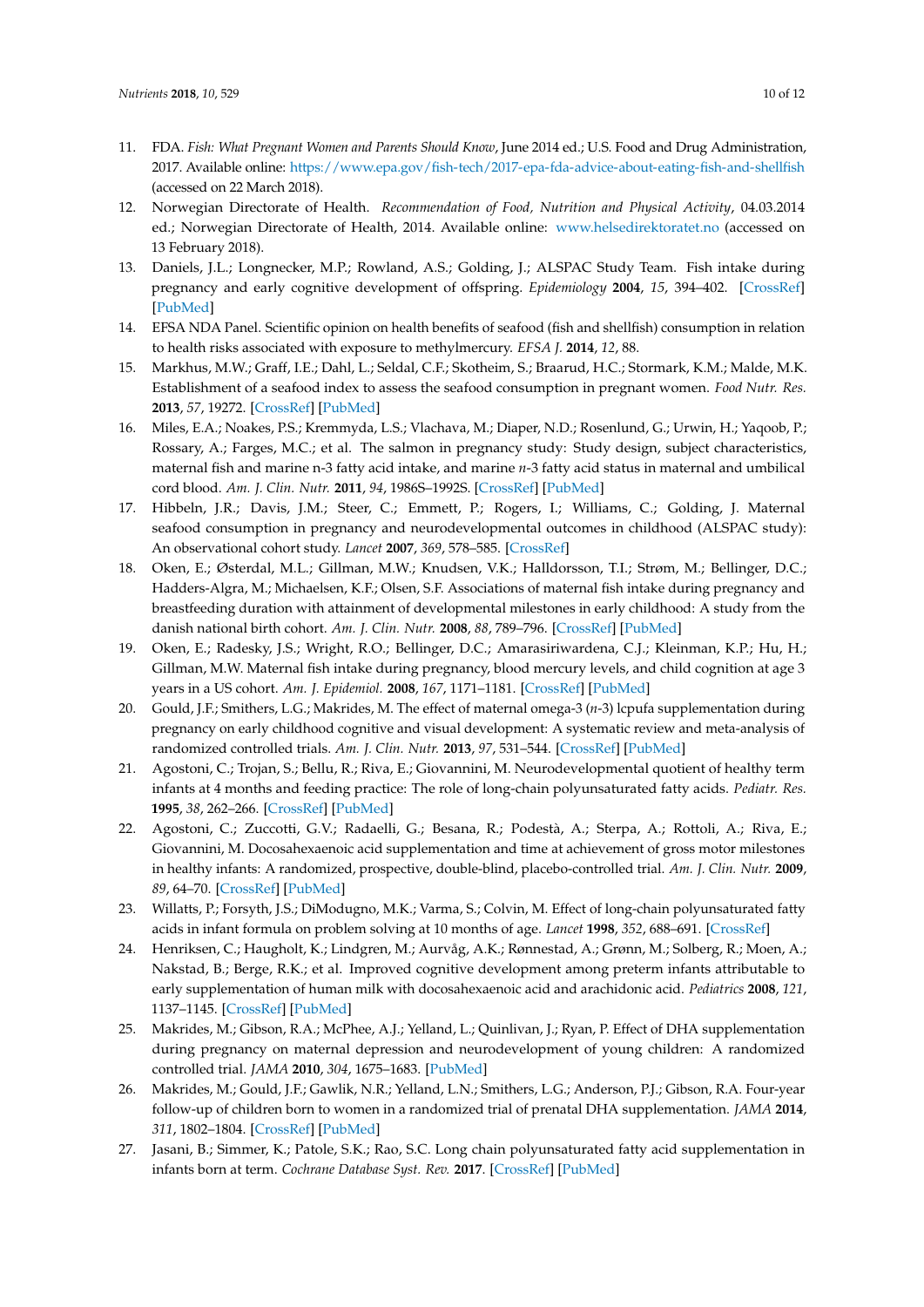- <span id="page-10-0"></span>28. Shulkin, M.; Pimpin, L.; Bellinger, D.; Kranz, S.; Fawzi, W.; Duggan, C.; Mozaffarian, D. N–3 fatty acid supplementation in mothers, preterm infants, and term infants and childhood psychomotor and visual development: A systematic review and meta-analysis. *J. Nutr.* **2018**, *148*, 409–418. [\[PubMed\]](http://www.ncbi.nlm.nih.gov/pubmed/29546296)
- <span id="page-10-1"></span>29. Bouthoorn, S.H.; van Lenthe, F.J.; Hokken-Koelega, A.C.S.; Moll, H.A.; Tiemeier, H.; Hofman, A.; Mackenbach, J.P.; Jaddoe, V.W.V.; Raat, H. Head circumference of infants born to mothers with different educational levels; the generation R study. *PLoS ONE* **2012**, *7*, e39798. [\[CrossRef\]](http://dx.doi.org/10.1371/journal.pone.0039798) [\[PubMed\]](http://www.ncbi.nlm.nih.gov/pubmed/22768125)
- <span id="page-10-2"></span>30. Handal, A.J.; Lozoff, B.; Breilh, J.; Harlow, S.D. Sociodemographic and nutritional correlates of neurobehavioral development: A study of young children in a rural region of Ecuador. *Rev. Panam. Salud Publica/Pan Am. J. Public Health* **2007**, *21*, 292–300. [\[CrossRef\]](http://dx.doi.org/10.1590/S1020-49892007000400004)
- <span id="page-10-3"></span>31. Keim, S.A.; Daniels, J.L.; Siega-Riz, A.M.; Herring, A.H.; Dole, N.; Scheidt, P.C. Breastfeeding and long-chain polyunsaturated fatty acid intake in the first 4 post-natal months and infant cognitive development: An observational study. *Matern. Child Nutr.* **2012**, *8*, 471–482. [\[PubMed\]](http://www.ncbi.nlm.nih.gov/pubmed/21615865)
- <span id="page-10-4"></span>32. Sameroff, A. Environmental context of child development. *J. Pediatr.* **1986**, *109*, 192–200. [\[CrossRef\]](http://dx.doi.org/10.1016/S0022-3476(86)80604-7)
- <span id="page-10-5"></span>33. Markhus, M.W.; Skotheim, S.; Graff, I.E.; Frøyland, L.; Braarud, H.C.; Stormark, K.M.; Malde, M.K. Low omega-3 index in pregnancy is a possible biological risk factor for postpartum depression. *PLoS ONE* **2013**, *8*, e67617. [\[CrossRef\]](http://dx.doi.org/10.1371/journal.pone.0067617) [\[PubMed\]](http://www.ncbi.nlm.nih.gov/pubmed/23844041)
- <span id="page-10-6"></span>34. Kuratko, C.N.; Salem, N., Jr. Biomarkers of DHA status. *Prostaglandins Leuk. Essent. Fat. Acids* **2009**, *81*, 111–118. [\[CrossRef\]](http://dx.doi.org/10.1016/j.plefa.2009.05.007) [\[PubMed\]](http://www.ncbi.nlm.nih.gov/pubmed/19545987)
- <span id="page-10-7"></span>35. Harris, W.; Von Schacky, C. The omega-3 index: A new risk factor for death from coronary heart disease? *Prev. Med.* **2004**, *39*, 212–220. [\[CrossRef\]](http://dx.doi.org/10.1016/j.ypmed.2004.02.030) [\[PubMed\]](http://www.ncbi.nlm.nih.gov/pubmed/15208005)
- <span id="page-10-8"></span>36. Araujo, P.; Nguyen, T.T.; Froyland, L.; Wang, J.; Kang, J.X. Evaluation of a rapid method for the quantitative analysis of fatty acids in various matrices. *J. Chromatogr. A* **2008**, *1212*, 106–113. [\[CrossRef\]](http://dx.doi.org/10.1016/j.chroma.2008.10.006) [\[PubMed\]](http://www.ncbi.nlm.nih.gov/pubmed/18937951)
- <span id="page-10-9"></span>37. Squires, J.; Bricker, D.; Potter, L. Revision of a parent-completed developmental screening tool: Ages and stages questionnaires. *J. Pediatr. Psychol.* **1997**, *22*, 313–328. [\[CrossRef\]](http://dx.doi.org/10.1093/jpepsy/22.3.313) [\[PubMed\]](http://www.ncbi.nlm.nih.gov/pubmed/9212550)
- <span id="page-10-10"></span>38. Janson, H.; Squires, J. Parent-completed developmental screening in a norwegian population sample: A comparison with US normative data. *Acta Paediatr.* **2004**, *93*, 1525–1529. [\[CrossRef\]](http://dx.doi.org/10.1111/j.1651-2227.2004.tb02641.x) [\[PubMed\]](http://www.ncbi.nlm.nih.gov/pubmed/15513584)
- <span id="page-10-11"></span>39. Squires, J.K.; Potter, L.; Bricker, D.D.; Lamorey, S. Parent-completed developmental questionnaires: Effectiveness with low and middle income parents. *Early Child. Res. Q.* **1998**, *13*, 345–354. [\[CrossRef\]](http://dx.doi.org/10.1016/S0885-2006(99)80043-X)
- <span id="page-10-12"></span>40. Janson, H.; Smith, L. *Norsk Manualsupplement til Ages and Stages Questionnaires*; R.BUP Regionsenter for barne og ungdomspsykiatri, Helseregion Øst/Sør: Oslo, Norway, 2003.
- <span id="page-10-13"></span>41. Richter, J.; Janson, H. A validation study of the norwegian version of the ages and stages questionnaires. *Acta Paediatr.* **2007**, *96*, 748–752. [\[CrossRef\]](http://dx.doi.org/10.1111/j.1651-2227.2007.00246.x) [\[PubMed\]](http://www.ncbi.nlm.nih.gov/pubmed/17462065)
- <span id="page-10-14"></span>42. Bøe, T.; Sivertsen, B.; Heiervang, E.; Goodman, R.; Lundervold, A.J.; Hysing, M. Socioeconomic status and child mental health: The role of parental emotional well-being and parenting practices. *J. Abnormal Child Psychol.* **2014**, *42*, 705–715. [\[CrossRef\]](http://dx.doi.org/10.1007/s10802-013-9818-9) [\[PubMed\]](http://www.ncbi.nlm.nih.gov/pubmed/24150864)
- <span id="page-10-15"></span>43. Braveman, P.A.; Cubbin, C.; Egerter, S.; Chideya, S.; Marchi, K.S.; Metzler, M.; Posner, S. Socioeconomic status in health research: One size does not fit all. *JAMA* **2005**, *294*, 2879–2888. [\[CrossRef\]](http://dx.doi.org/10.1001/jama.294.22.2879) [\[PubMed\]](http://www.ncbi.nlm.nih.gov/pubmed/16352796)
- <span id="page-10-16"></span>44. Jensen, C.L.; Voigt, R.G.; Prager, T.C.; Zou, Y.L.; Fraley, J.K.; Rozelle, J.C.; Turcich, M.R.; Llorente, A.M.; Anderson, R.E.; Heird, W.C. Effects of maternal docosahexaenoic acid intake on visual function and neurodevelopment in breastfed term infants. *Am. J. Clin. Nutr.* **2005**, *82*, 125–132. [\[CrossRef\]](http://dx.doi.org/10.1093/ajcn/82.1.125) [\[PubMed\]](http://www.ncbi.nlm.nih.gov/pubmed/16002810)
- 45. Birch, E.E.; Garfield, S.; Hoffman, D.R.; Uauy, R.; Birch, D.G. A randomized controlled trial of early dietary supply of long-chain polyunsaturated fatty acids and mental development in term infants. *Dev. Med. Child Neurol.* **2000**, *42*, 174–181. [\[CrossRef\]](http://dx.doi.org/10.1017/S0012162200000311) [\[PubMed\]](http://www.ncbi.nlm.nih.gov/pubmed/10755457)
- <span id="page-10-17"></span>46. Helland, I.B.; Smith, L.; Saarem, K.; Saugstad, O.D.; Drevon, C.A. Maternal supplementation with very-long-chain n-3 fatty acids during pregnancy and lactation augments children's IQ at 4 years of age. *Pediatrics* **2003**, *111*, e39–e44. [\[CrossRef\]](http://dx.doi.org/10.1542/peds.111.1.e39) [\[PubMed\]](http://www.ncbi.nlm.nih.gov/pubmed/12509593)
- <span id="page-10-18"></span>47. Diamond, A.; Prevor, M.B.; Callender, G.; Druin, D.P. Prefrontal cortex cognitive deficits in children treated early and continuously for PKU. *Monogr. Soc. Res. Child Dev.* **1997**, *62*, i-206. [\[CrossRef\]](http://dx.doi.org/10.2307/1166208) [\[PubMed\]](http://www.ncbi.nlm.nih.gov/pubmed/9421921)
- <span id="page-10-19"></span>48. Sheridan, M.; Nelson, C. Neurobiology of fetal and infant development. In *Handbook of Infant Mental Health*, 3rd ed.; Zeanah, C.H., Ed.; The Guilford Press: New York, NY, USA, 2009; pp. 40–59.
- <span id="page-10-20"></span>49. Brantsaeter, A.L.; Myhre, R.; Haugen, M.; Myking, S.; Sengpiel, V.; Magnus, P.; Jacobsson, B.; Meltzer, H.M. Intake of probiotic food and risk of preeclampsia in primiparous women. *Am. J. Epidemiol.* **2011**, *174*, 807–815. [\[CrossRef\]](http://dx.doi.org/10.1093/aje/kwr168) [\[PubMed\]](http://www.ncbi.nlm.nih.gov/pubmed/21821542)